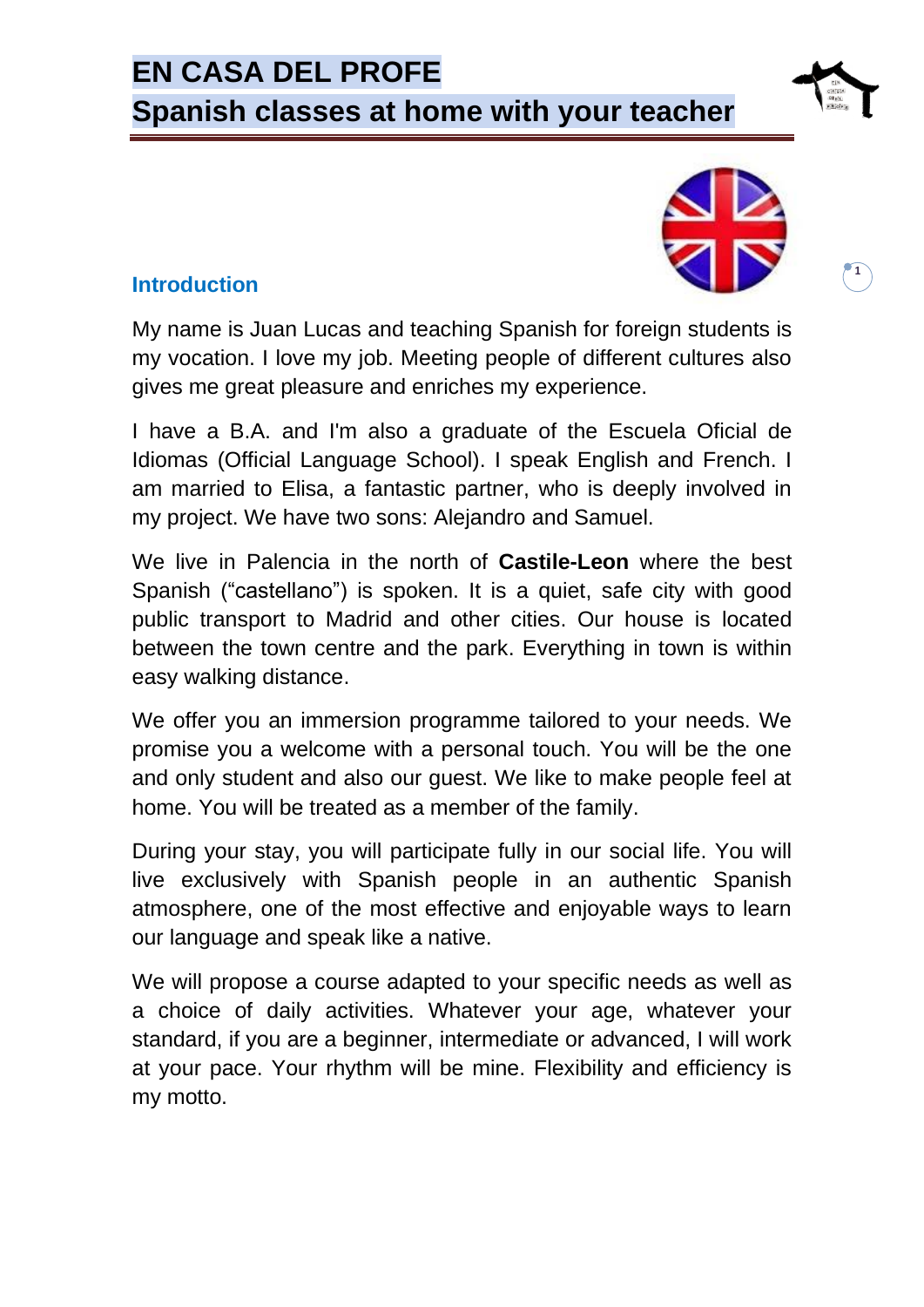### **Daytime activities**

Our programme is tailor-made to each student's preferences and abilities. Our activities put the emphasis on spoken Spanish.

**2**

#### **One-to-one tuition**

The content of the lessons will be governed by what you require, which we'll identify at the beginning of your stay. You can choose two or four hours of classes daily. We'll hold the classes at home or, for example, in the park or outside a bar while having a drink.

#### **Breakfast, lunch, dinner**

Meals have an important place in our culture. We like these moments of relaxation to talk quietly, enjoy some good cooking, a glass of wine or a nice coffee. It is an excellent way of extending your language skills.

#### **Walks**

Walking in the city or in the country while talking is a friendly and informal way of teaching.

#### **Spare time**

The choice is yours: your lessons, your homework, going windowshopping or making the most of a delightful country walk.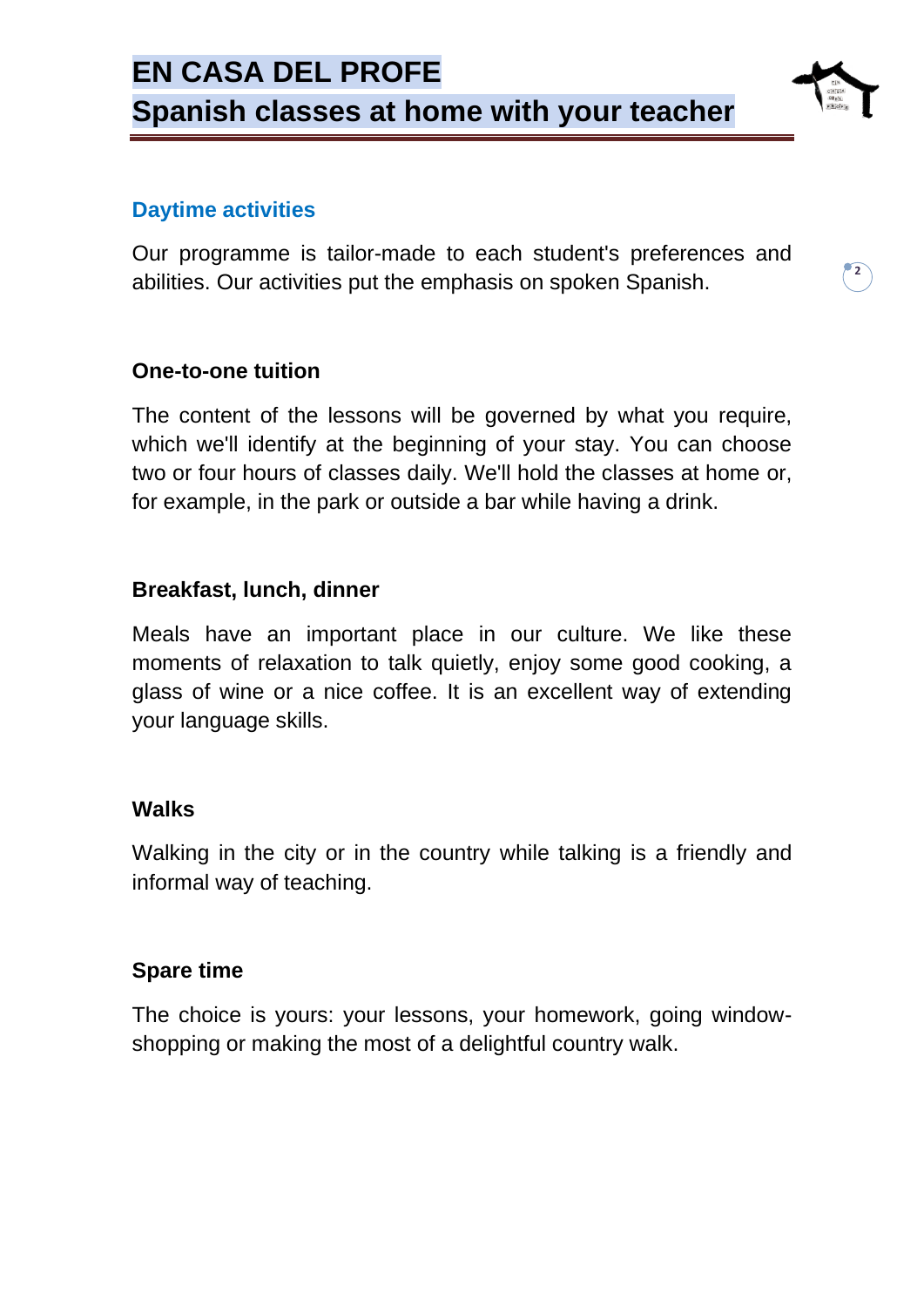

After dinner we like talking with our student about the activities or events of the day and also telling or listening to stories.

**3**

## **Out among the Spanish community. Mixing with Spanish people**

Being one of the family you will meet our relatives and friends on a daytrip, watching a football match or something else on TV, listening to a concert or enjoying the nice weather outside a café. All of them will be pleased to have a chat with you.

## **Spaniards are welcoming**

The Spanish are a generally welcoming people, particularly in Palencia. They easily address each other as "tú", a way to signify: "you are one of us".

## **Exploring the city**

On your own or with your tutor, you will enjoy combining sightseeing with learning, strolling along picturesque alleys, discovering our plazas and visiting our museums and monuments. Palencia offers an outstanding example of well-preserved Romanesque art. You will enjoy some shopping, a nice cup of coffee or tea and nibbling delicious tapas or sweet confections such as *ciegas de Saldaña* or *brazos de San Lorenzo*.

At certain times of the year, there are interesting ceremonies such as the famous *Semana Santa*, the Catholic Holy Week leading up to Easter, or other festivals like the *Feria de San Antolin* in September, the *romerías* (a catholic feast similar to a pilgrimage) or carnival.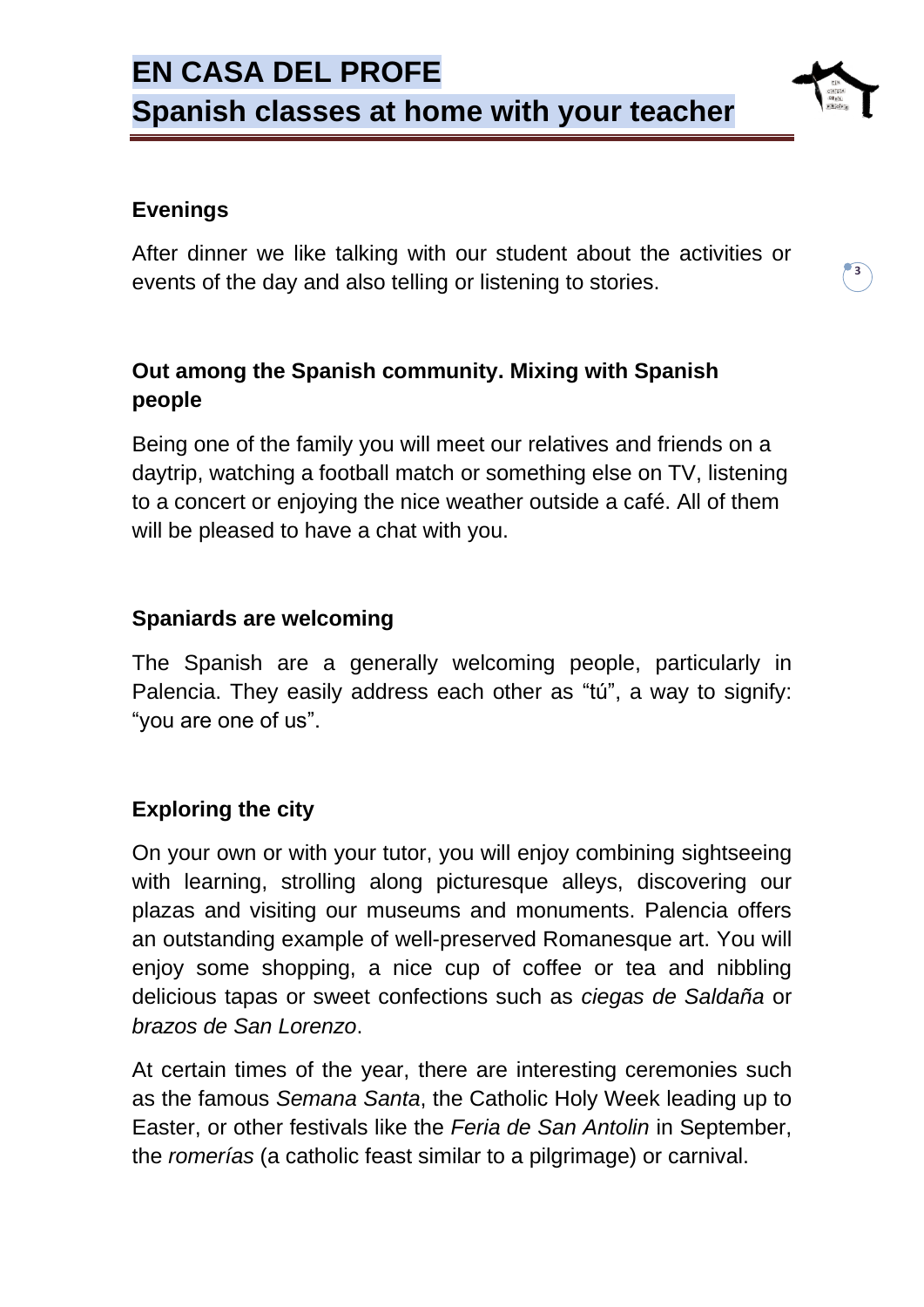### **Excursions**

You can discover picturesque villages where traditions are still alive, while enjoying the tranquillity of a place where you might be the only visitor. Grape harvesting in autumn is something to see as well as visiting the caves where the wine is made. If you fancy visiting Valladolid, Salamanca, León, Burgos, Roman temples, the *Camino de Santiago* or the Roman villa of La Olmeda, we can organize a daytrip.

**4**

## **Sporting activities**

Just a stone's throw from our house there are many parks, sports centres, an air-conditioned swimming pool and trails for walking, running or cycling. Plenty of opportunities to relax after class or during your spare time. Our family enjoys running and we like to take part in competitions. If the venue is interesting, we would probably go for the whole day.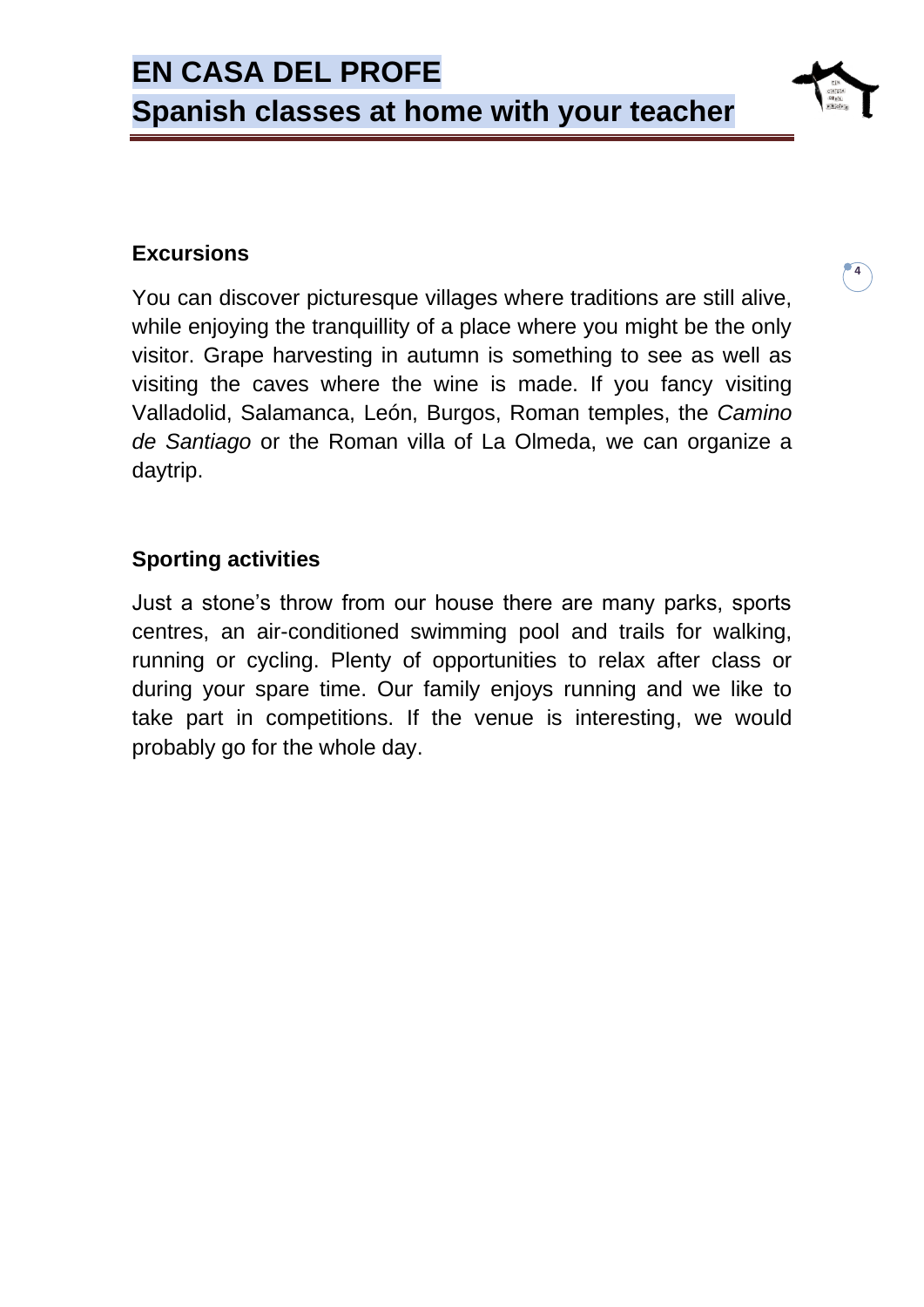

**5**

### **Courses**

Every course is customised to your aims, objectives and the specific needs that were established jointly on arrival. You will be given the lessons that suit you personally.

## **Each lesson is unique**

You may wish for formal lessons in the classroom or prefer conversation practice only while doing your favourite activity whether it be cooking, walking or talking about a particular subject. The amount of teaching is flexible and varies between 10 (Intensive) and 20(super intensive) hours a week.

## **We offer two types of courses**

### **Intensive course programme over the week: 10 hours**

First, morning free. You may choose to practise your favourite sport or sample another activity. Why not trying a recipe in the kitchen? Then, lunch time. The lessons start at the beginning of the afternoon. Afterwards, excursions or visits may be planned with the teacher. There are cultural activities almost every day till dinner.

#### **Super Intensive course programme over the week: 20 hours**

The teacher is at his student's disposal all day during classes and activities so that he gets maximum benefit from his stay. It is designed for people who cannot commit themselves to a longer time course and want to make rapid progress towards fluency. Lessons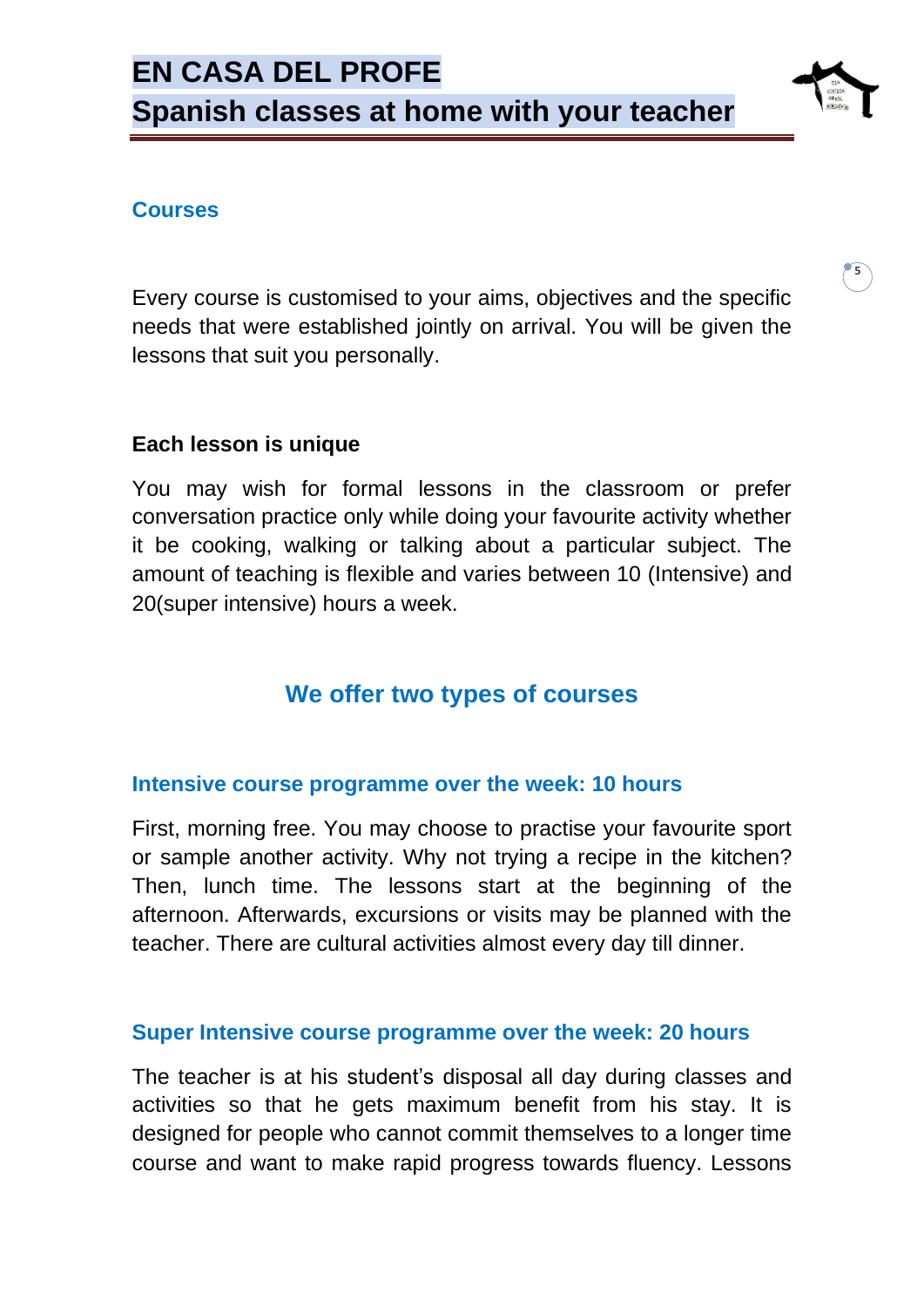

take place in the morning and in the afternoon as well as activities, visits and excursions.

According to your wishes private tuition can be given with a minimum of two hours a day and for one or two people at the most.

**6**

#### **Particular needs**

It is designed for people who have reached the intermediate or advanced standard, have specific needs related to their job and want to improve their skills.

We can provide a specialised language tuition for professionals: carrying out simulated interviews and introductions, courses on literature (various authors, themes, and literary periods, the Civil War and the Franco regime, Arts in Spain, ecology, human rights, the problem of refugees, etc.)

#### **Private tuition without accommodation**

We can give private lessons to one or two students, at least two hours a day.

#### **Accommodation**

Each student is the only guest. Nevertheless you may be accompanied and share your room.

**The study bedroom** is comfortably furnished and heated well. It has two single beds and a desk. You have your own bathroom and toilet. There are modern facilities like Wi-Fi.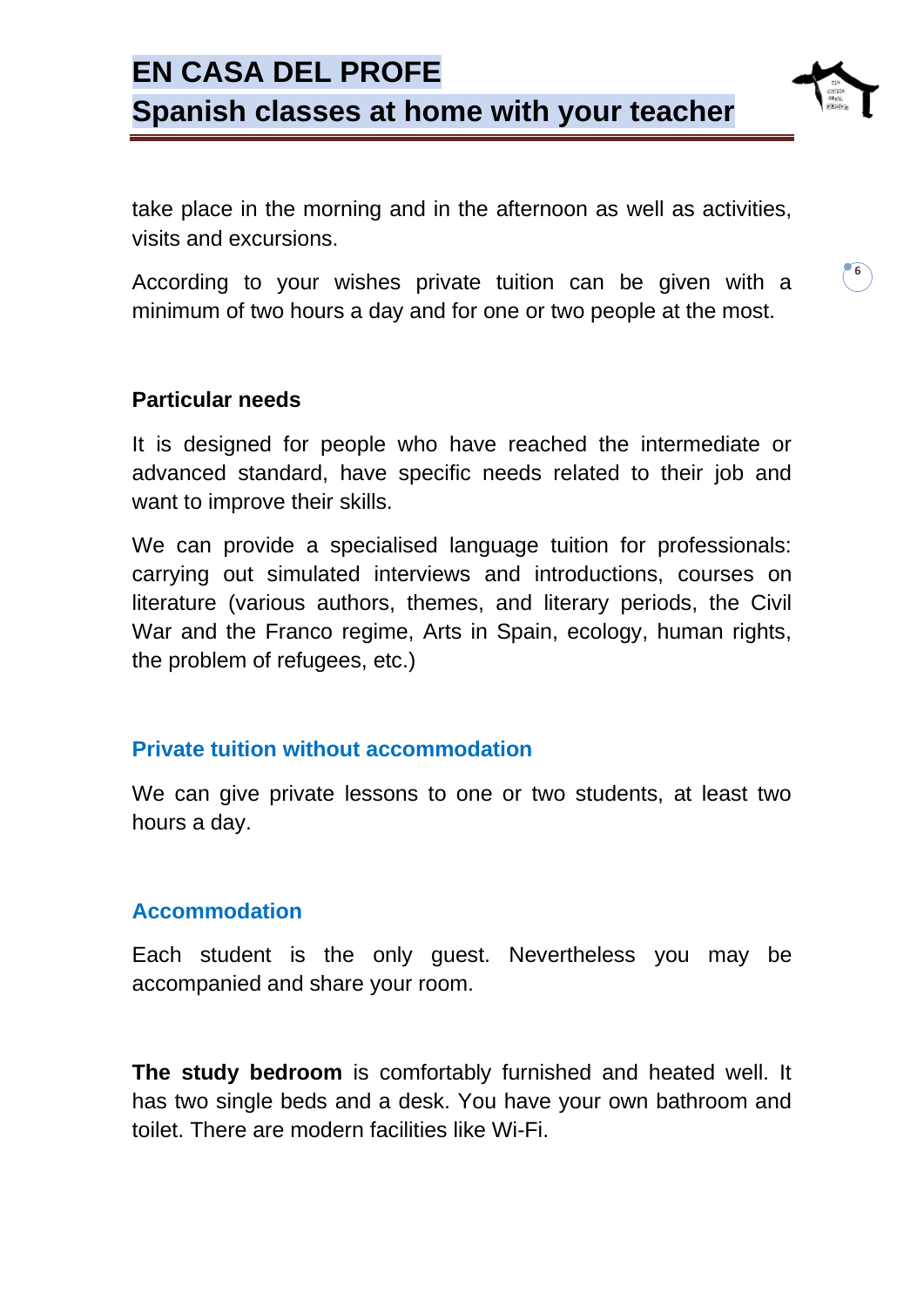

We have a balanced diet based on fresh and natural ingredients. Elisa cook traditional Spanish dishes. We take care of people who suffer from diabetes, food allergies and other medical conditions. We will do our best to accommodate special dietary requirements. We can also adapt to our guest's food preferences. We can cook together if you want to. We like to share our recipes and try those you might be pleased to show us.

**7**

#### **In a hotel**

This option includes lunch at home, one-to-one tuition and the activities during the afternoon and the weekend. They are a few hotels close to where we live. It will take you ten or fifteen minutes to walk.

#### **One-to-one tuition**

We give private lessons to two people at the most, with breaks as you wish.

#### **Terms: what is included in the price?**

Minimum stay: one week (7 days, 6 nights).

The price includes: full board (3 meals a day), linen, towels, bedroom cleaning, laundry (once a week), trips and visits organised by the family.

We recommend you book at least one month in advance.